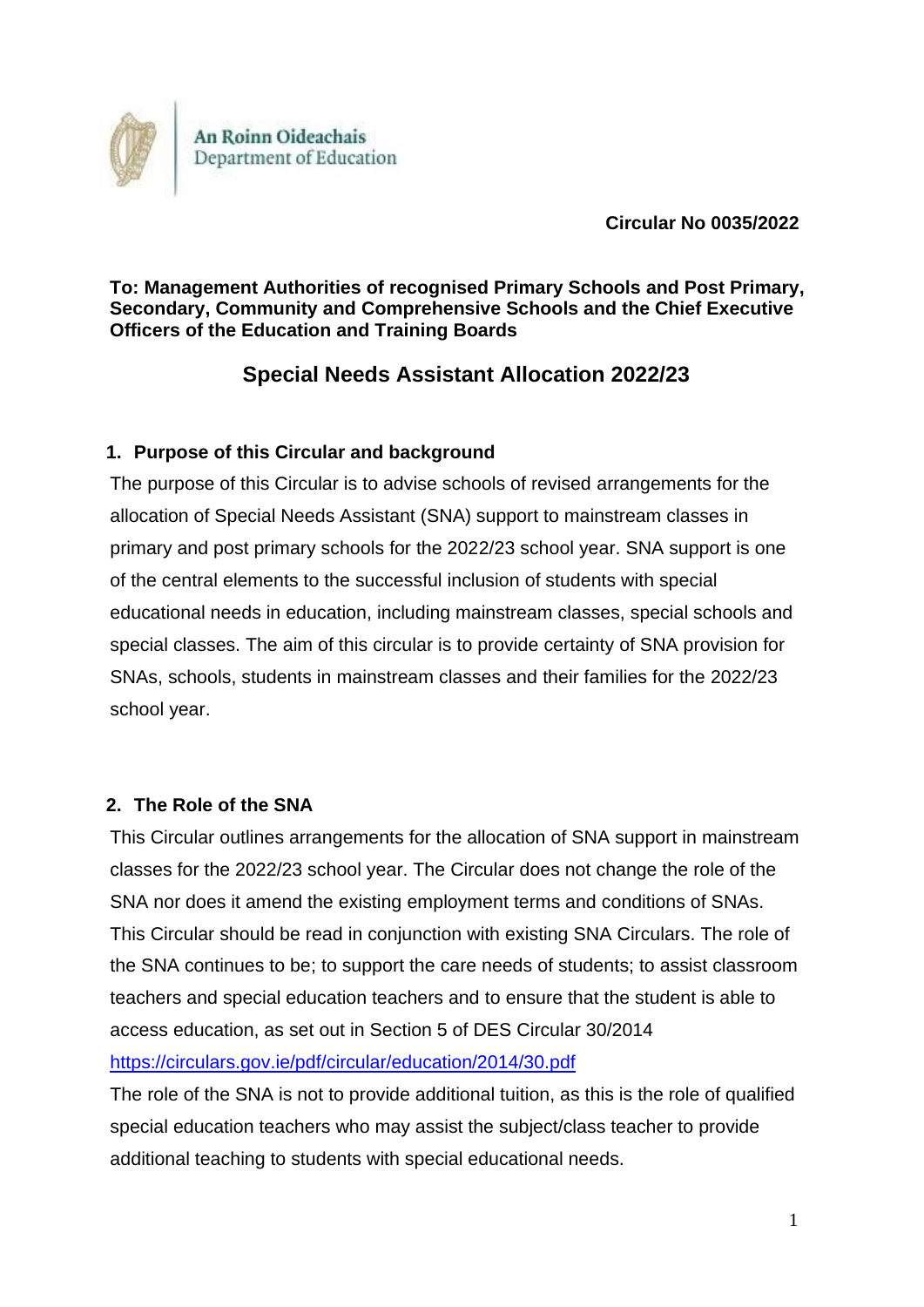## **3. Role of Schools to Manage SNA Support**

SNAs should be deployed by schools in a manner which best meets the care support requirements of students in mainstream classes. It is a matter for each school to allocate SNA support to meet student need through identifying and monitoring the care needs of all students in the school, thereby allowing schools flexibility in how the available SNA support is utilised. Primary care needs should continue to be interpreted in the context of Circular 30/2014

<https://circulars.gov.ie/pdf/circular/education/2014/30.pdf>Students with the greatest level of need should receive the greatest level of support. SNA duties are assigned at the discretion of the Principal, or another person acting on behalf of the Principal, and/or the Board of Management of a school or ETB in accordance with Circular 0071/2011 <https://circulars.gov.ie/pdf/circular/education/2011/71.pdf> The work of SNAs should, at the principal's or teacher's direction, be focussed on supporting the particular care needs of the student/s and should be monitored on an ongoing basis and modified accordingly.

#### **4. Allocation Arrangements for 2022/23 School Year**

The following arrangements for the allocation of SNA support in respect of students in mainstream classes for 2022/23 will apply:

- a) The SNA allocations for mainstream classes in schools on 31<sup>st</sup> May 2022 will be maintained for 2022/23. This will provide greater certainty for schools.
- b) A process for schools, whereby if they consider their SNA allocation is in excess of the required care needs, to engage with the NCSE. Schools should contact their local NCSE Special Education Needs Organiser (SENO) to commence the process.
- c) The exceptional review process undertaken by NCSE will remain in place throughout the 2022/23 school year, where schools can seek a review of their SNA allocations which will result in one of the following outcomes:
	- i. No change in the level of care need identified (and no change in the resultant SNA allocation);
	- ii. Increase in the level of care need identified (which if significant would see an increase in the SNA allocations to the schools) ;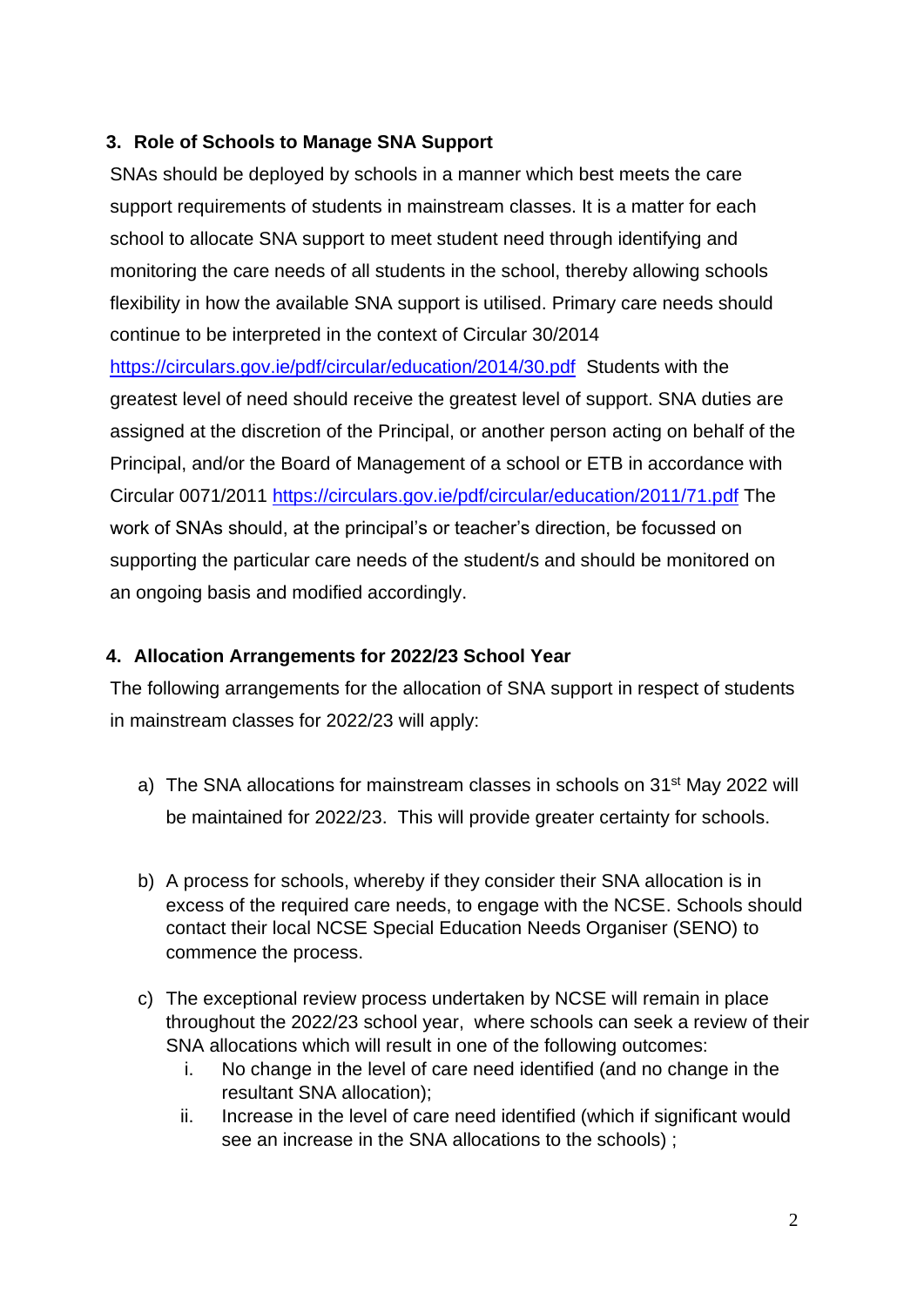iii. Decrease in level of care need identified in the school (which if significant would result in a reduction in SNA allocations as the care need could be managed with less resources than are currently allocated);

In relation to outcome iii, the SNA allocation will be adjusted at the end of the relevant school term.

iv. The NCSE will develop over the summer period criteria for a rolling programme of targeted reviews of SNA mainstream allocations which would be strategic in nature and would help ensure that the SNAs are allocated to schools with students who have the greatest level of significant care needs The pilot of the targeted review process will commence in the 2022/23 school year. Full details of the process will be issued to all schools prior to the start of the 2022/23 school year by the NCSE.

### **5. Exceptional Review of Mainstream SNA Allocation 2022/23**

It is expected that schools will review and reprioritise the deployment of SNAs within mainstream settings and allocate resources to ensure those with the greatest level of need receive the greatest level of support. Providing access to SNA support continues to be based on primary care needs as outlined in DES Circular 0030/2014 <https://circulars.gov.ie/pdf/circular/education/2014/30.pdf>

Following such a review and reprioritisation, it is expected that a small number of schools, e.g. developing schools, may not have a sufficient SNA allocation to meet the needs of their students. These schools can apply to the NCSE for an Exceptional Review of their allocation. Detailed information on the NCSE Exceptional Review process is published on the NCSE website. <https://ncse.ie/application-for-sna-exceptional-review>

The NCSE will endeavour to respond to all applications for Exceptional Review received as expediently as possible and in that regard, it will prioritise applications from schools with no current SNA allocation and developing schools. The Exceptional Review process for mainstream allocations will be available to schools throughout the 2022/23 school year.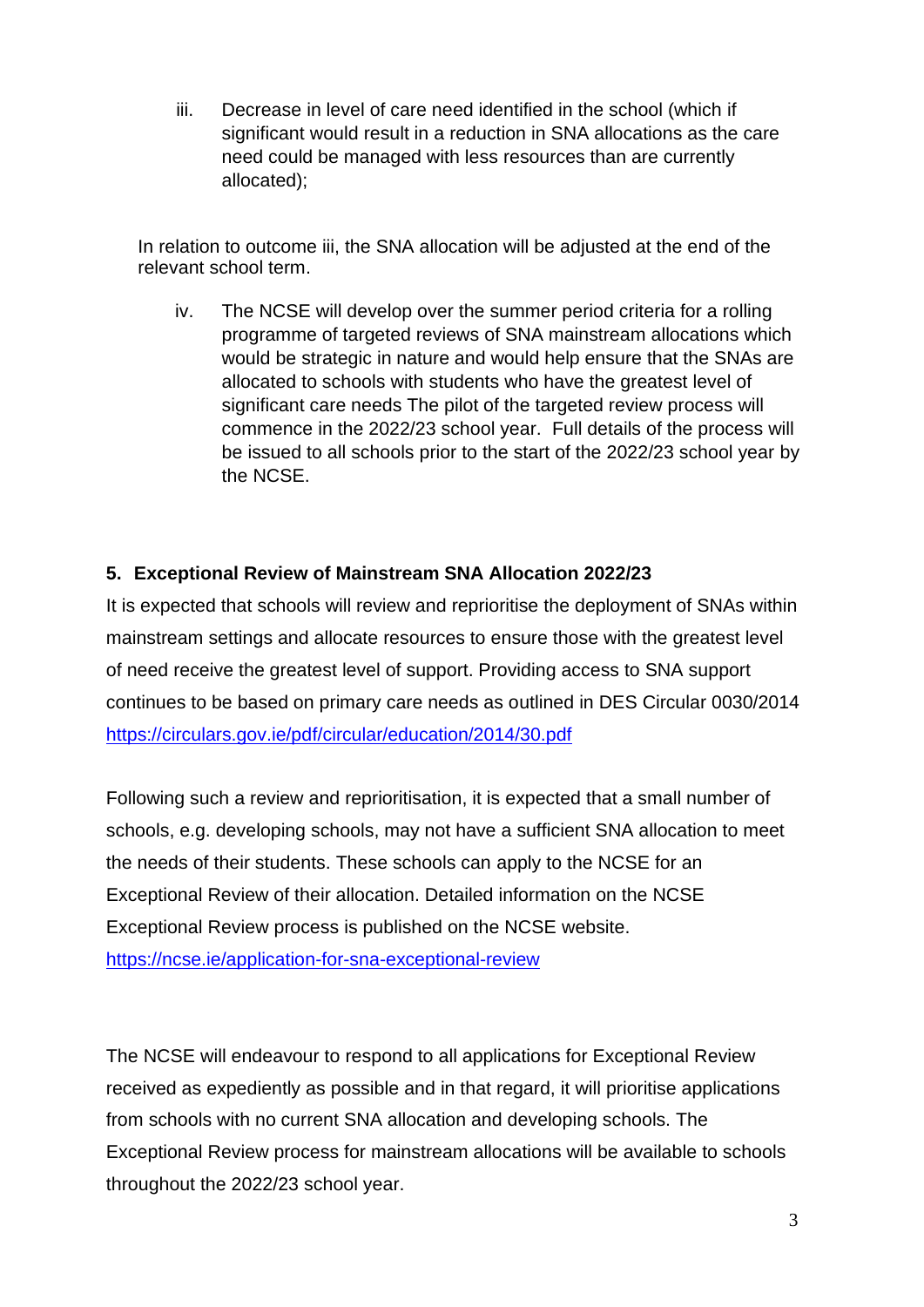#### **6. Appeal of the outcome of the Exceptional Review**

The NCSE has developed an appeal mechanism for schools who are not satisfied with the outcome of the Exceptional Review. Local Special Educational Needs Organisers (SENOs) will provide information and clarification to schools on the outcome where requested. Where schools wish to appeal the outcome of the review, they must do so using the prescribed form provided by the NCSE <https://ncse.ie/ncse-appeals-process>

In processing appeals, the NCSE will ensure that the appeal is dealt with by an official (Appeals Officer) who was not involved in the Exceptional Review decision. The Appeals Officer is tasked with reviewing the information on which the Exceptional Review decision was made. When the appeal is complete, the outcome will be communicated to the school by email or letter. Detailed information on the Exceptional Review appeals process and grounds for appeal is published on the NCSE website https://ncse.ie/ncse-appeals-process

#### **7. Independent Examination of the Appeal Process**

Where a school is not satisfied with the outcome of the appeal on the basis that the process was not followed, it can refer the matter to the Independent Appeals Advisory Committee (AAC) which comprises an independent Chairperson, a representative of school management bodies and a parent representative. The decision of the AAC is final. Further information on this process is available on the NCSE website<https://ncse.ie/ncse-appeals-process>

#### **8. Medical and Professional Assessments**

A diagnosis of disability and/or professional report will not be required in order for a student to access SNA support. However, medical and other professional assessments should, where available, continue to be used to help explain, and provide a better understanding of a student's needs, including their care needs, the nature of difficulties that they have, and to inform relevant interventions. Where parents have assessments or medical reports which outline the nature of care needs that students may have arising from a disability or special care need, they